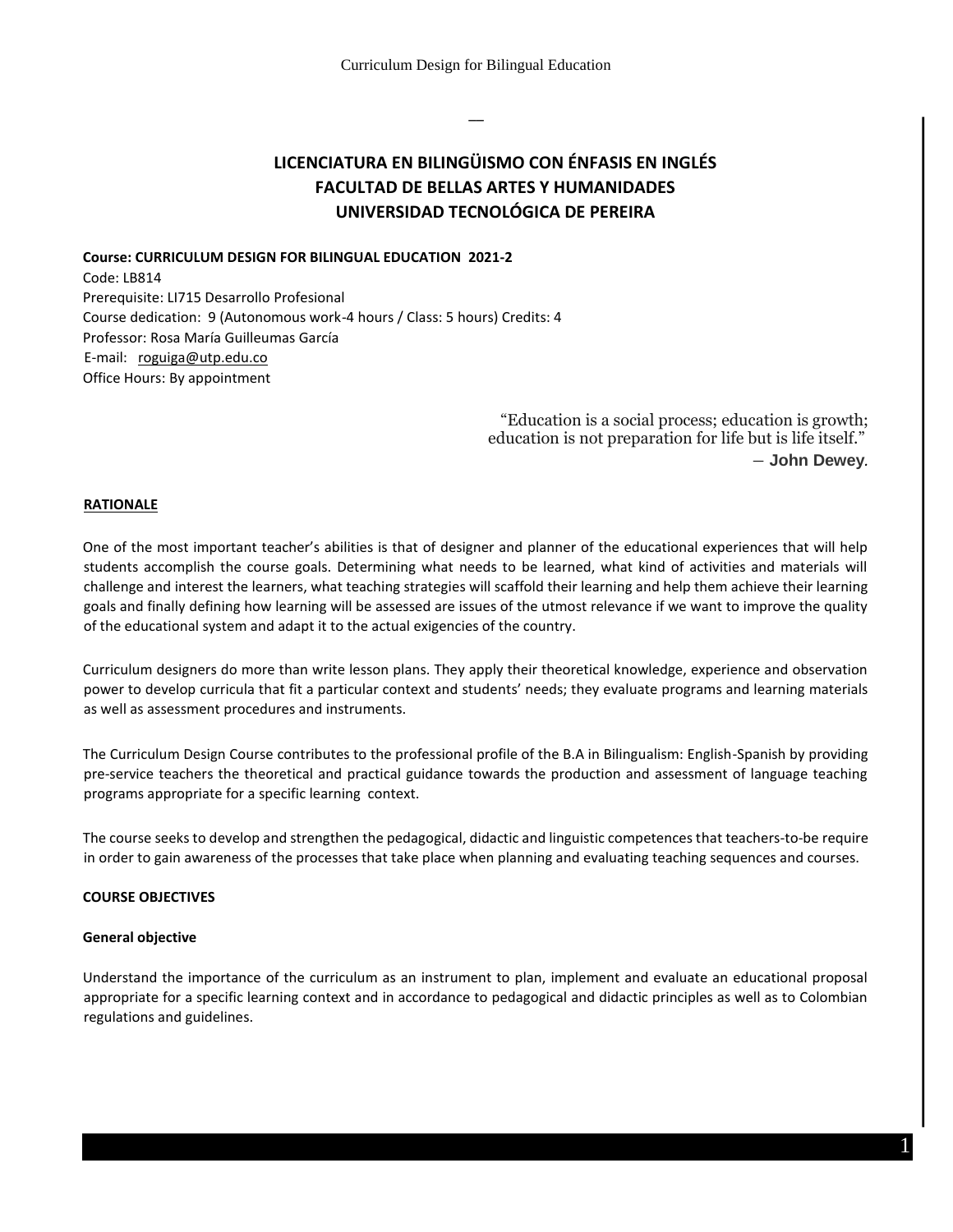# **Specific objectives**

This course will guide students in the process to:

- Understand and appropriate concepts, terminology and theory related to the field of foreign language curriculum design.
- Get familiar with current Colombian educational regulations that influence curriculum development.
- Broaden understanding of the importance of the learning context and of the principles underlying language learning and curriculum design.
- Reflect on the impact of curriculum design on students' achievements and program quality.
- Establish correlations among the curricula used in local EFL classes and theories of language learning and curriculum design.
- Consider different aspects of lesson design and how they might affect students' achievements in language learning.
- Further develop the ability to design materials and activities for the classroom, integrating ICT in the educational process when appropriate.
- Extend knowledge and understanding of the language required for our professional role and improve the ability to use English both generally and for classroom purposes.

# **LEARNING OUTCOMES (LO)**

The following chart specifies on the right column the competencies the course will explicitly contribute to develop (there may be some others to which the course may contribute indirectly); their relationship to the Licenciatura Program Learning Outcomes.

| LICENCIATURA EN BILINGÜISMO LEARNING                                                                                                                                                    | <b>CURRICULUM DESIGN LEARNING OUTCOMES</b>                                                                                                                                                                                                                                |
|-----------------------------------------------------------------------------------------------------------------------------------------------------------------------------------------|---------------------------------------------------------------------------------------------------------------------------------------------------------------------------------------------------------------------------------------------------------------------------|
| <b>OUTCOMES</b>                                                                                                                                                                         | By the end of the Curriculum Design course, the students will be                                                                                                                                                                                                          |
|                                                                                                                                                                                         | able to:                                                                                                                                                                                                                                                                  |
| Utiliza el español y el inglés con altos niveles de<br>suficiencia en el ámbito social, académico y<br>profesional, y con consciencia intercultural<br>relacional, funcional y crítica. | 1. Do listening exercises that require the understanding of main<br>ideas of propositionally and linguistically complex speech on<br>both concrete and abstract topics delivered in standard speech,<br>including technical discussions in their field of specialization. |
|                                                                                                                                                                                         | 2. Read with a medium to high degree of independence,<br>adapting style and speed of reading to different texts and<br>purposes and scan quickly through long and complex texts,<br>locating relevant details.                                                            |
|                                                                                                                                                                                         | 3. Give clear, detailed descriptions and presentations on a wide<br>range of subjects related to their professional field, expanding<br>and supporting ideas with subsidiary points and relevant<br>examples.                                                             |
|                                                                                                                                                                                         | 4. Write texts on a range of academic topics within their<br>professional field with a medium to high degree of linguistic<br>accuracy and employing specific professional vocabulary.                                                                                    |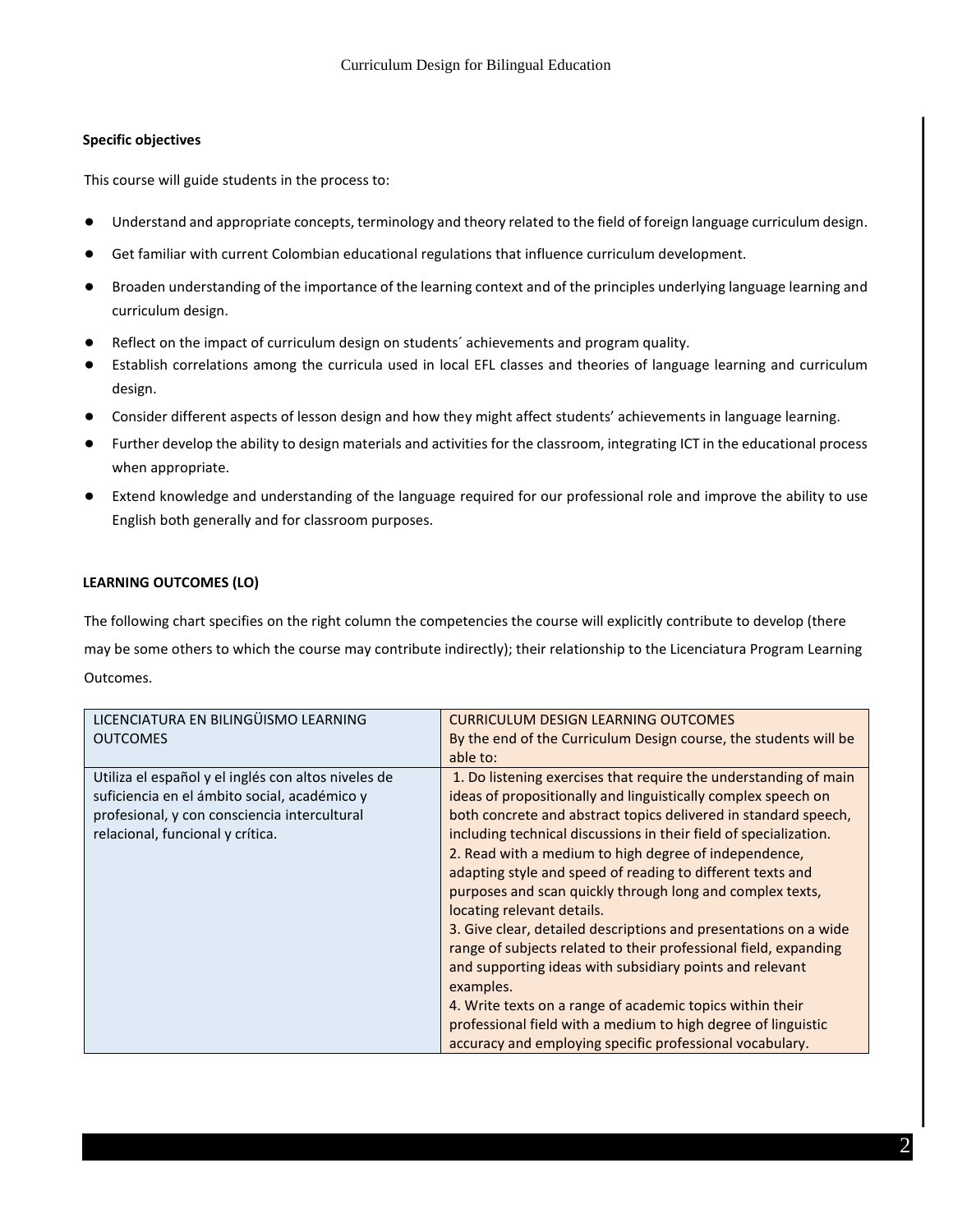| Planea e implementa, de forma flexible y creativa,<br>actividades de enseñanza y aprendizaje que generen<br>ambientes propicios para el desarrollo de procesos<br>bilingües de los estudiantes, aplicando saberes<br>generales y pedagógicos, las teorías de la lingüística<br>aplicada y la didáctica de las lenguas, las políticas<br>educativas y lingüísticas para responder a las<br>necesidades cognitivas, lingüísticas, afectivas, socio-<br>culturales y económicas de diversos contextos<br>educativos/los educandos. | Plan and develop a didactic sequence based on the project<br>based approach and the concept of an integrated curriculum.                                                                                                                                                                                                                                                    |
|---------------------------------------------------------------------------------------------------------------------------------------------------------------------------------------------------------------------------------------------------------------------------------------------------------------------------------------------------------------------------------------------------------------------------------------------------------------------------------------------------------------------------------|-----------------------------------------------------------------------------------------------------------------------------------------------------------------------------------------------------------------------------------------------------------------------------------------------------------------------------------------------------------------------------|
| Incorpora reflexivamente y con criterio pedagógico el<br>uso de las TIC en el desarrollo de procesos<br>educativos.                                                                                                                                                                                                                                                                                                                                                                                                             | Use ICT for accessing academic resources, developing and<br>presenting tasks and assignments, planning and developing<br>teaching resources, communicating with professors and peers<br>and carrying out self-directed learning.                                                                                                                                            |
| Analiza, diseña y adapta instrumentos y estrategias<br>para evaluar y autoevaluar tanto el desarrollo<br>bilingüe y bicultural de los estudiantes como su<br>propia práctica educativa a fin de reflexionar y<br>plantear acciones de mejora que promuevan su<br>desarrollo profesional.                                                                                                                                                                                                                                        | Employ self-reflection and other metacognitive strategies to<br>identify their own teaching principles as well as their own<br>achievements and needs in relation with the academic demands<br>of the course.                                                                                                                                                               |
| Construye, gestiona e implementa propuestas<br>estratégicas de trabajo en su campo profesional<br>fundamentadas en principios disciplinares,<br>pedagógicos, investigativos e interculturales como<br>resultado del trabajo colaborativo en el que hace uso<br>de sus fortalezas, habilidades propias y del colectivo                                                                                                                                                                                                           | Develop collaborative research and carry out academic<br>presentation exercises on topics of relevance to curriculum<br>design, using their strengths and abilities as well as those of<br>their classmates.                                                                                                                                                                |
| Participa en espacios y actividades institucionales,<br>curriculares y extracurriculares en los que se apropia<br>y desarrolla su dimensión ética, socio política,<br>corporal y espiritual en pro de la construcción de un<br>Ethos democrático, político y en derechos humanos.                                                                                                                                                                                                                                               | Develop their professional and personal profile through learning<br>in extra-curricular spaces such as conferences, web talks or<br>online courses on a variety of topics.<br>Participate in class discussions on the educational system's<br>strengths and opportunities for improvement in relation with<br>curriculum design and the educational reality of our country. |

# **COURSE CONTENTS**

- **1. Module 1: Background to curriculum design**. What is the role of education?
	- Curriculum history and development (Types/Elements) (Content/Product/Process/Praxis)—
	- Approaches to Curriculum Design in language learning.
	- Macro Curricular Level: Laws, decrees and other documents regulating Colombian Curriculum (Lineamientos/Pedagogical Principles/Suggested Curriculum/Mallas)
- **2. Module 2: Meso Curricular Level. Planning language education for Colombian Educational Institutions.** What is an area plan?
	- Macro, Meso and Micro curricular levels
	- Elements for analysing a curricular proposal
	- Revision and Analysis of Bilingual Proposals in Our context
	- Inclusive education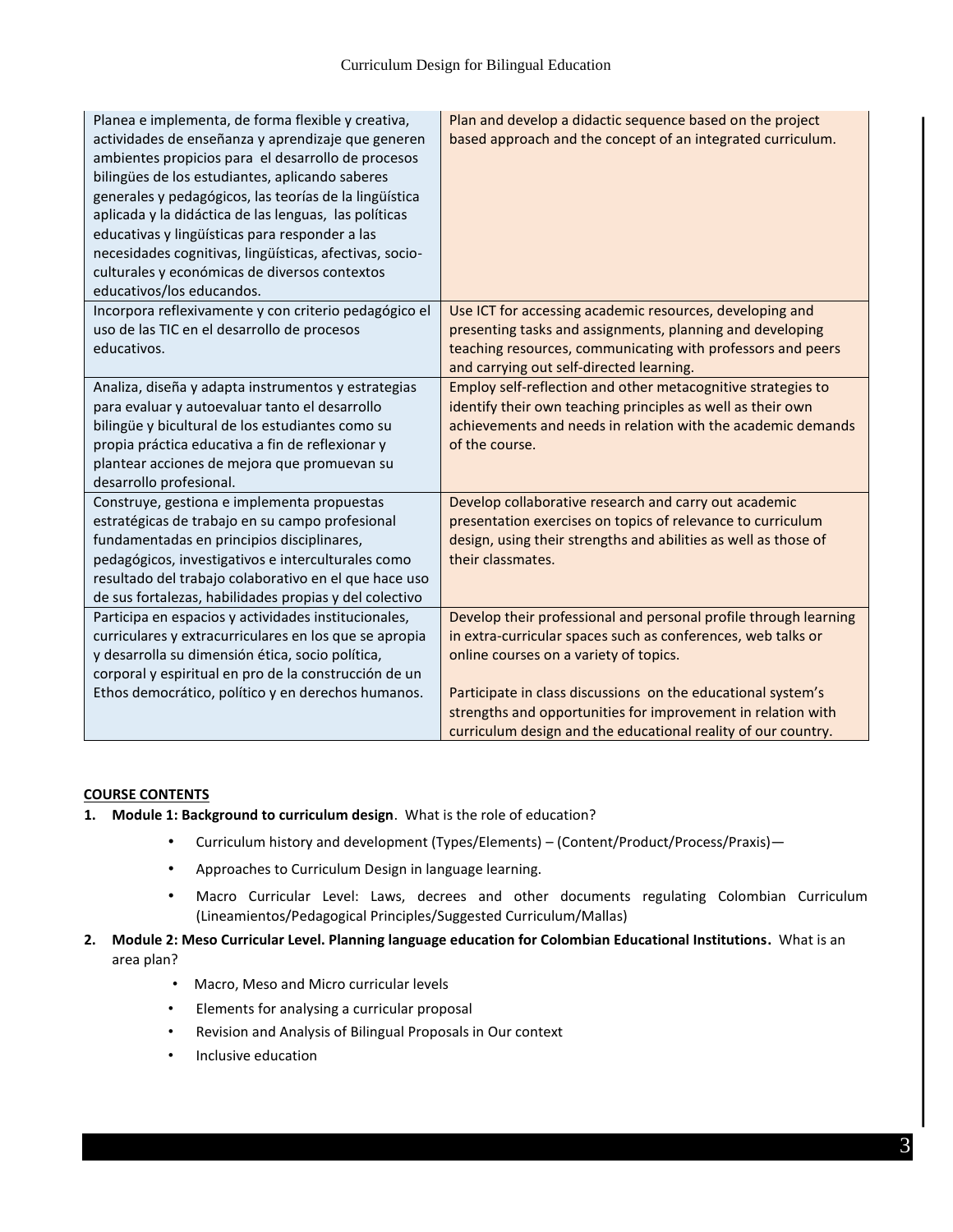• Neuromyths

# **3. Module 3: Micro curricular level.**

- Methodological approaches in EFL
- Communicative activities
- Project Based Learning

#### **METHODOLOGY**

Due to the circumstances brought about by the COVID-19 and following national, regional and local regulations as well as those emanated from the High Council of the Universidad Tecnológica de Pereira, during the 2020-2 semester our classes will continue in the remote teaching mode, making use of digital communication tools as well as of the LMS Schoology as support for sharing resources, handing in tasks and communicating about course issues.

We will continue having synchronous classes during our assigned schedule using the Google Meet Video Conferencing Tool. Attendance to synchronous classes is mandatory for all students and will be recorded.

In accordance with current pedagogical models as well as with the approach set and described in the PEI by Curriculum Committee of the Bachelor Degree in Bilingualism: English-Spanish, this course draws inspiration from four different pedagogical approaches:

**Socio-constructivism:** classroom discussions and presentations as well as teamwork in the development of the different projects and tasks carried out during the semester have as a goal to create an environment in which knowledge can be socially constructed by the participants, who cooperate with their peers and have an active role in their learning process.

**Humanistic approach**: The student is respected as an individual and is responsible for making decisions about his learning. The teacher role in the class is that of a facilitator that provides and guides learning experiences. Learners' expectations, abilities, interests and needs both as students and future teachers of language are explored and considered in the course in order to promote motivation and involvement in the learning process. The different activities carried out during the course and the materials and resources suggested to the students aim at developing and endorsing autonomy in students. Respect for other students' opinions and views is encouraged in open discussions about different topics related to the course.

**Critical Reflection**: reflection about teaching and learning experiences in order to make meaning is a metacognitive process which plays an important role in future teachers' education, helping them understand their own strengths and weaknesses and resulting in greater autonomy and independence as learners. Students are encouraged in the course to plan, monitor and evaluate their progress so that they may revise their learning strategies accordingly. Evaluation of materials, selfevaluation and peer evaluation will help the future teachers to hone the critical skills they will need as citizens of a complex world.

**Content-based approach**: finally, the course provides a bilingual space of interaction and learning for students who can acquire and practice their communicative skills in English in a natural environment through the exposure to theoretical input as well as to practical activities related to the topics of the course. The inclusion of academic texts in Spanish related to the field affords students the possibility of strengthening also their own academic resources in their mother tongue and thus their active bilingualism.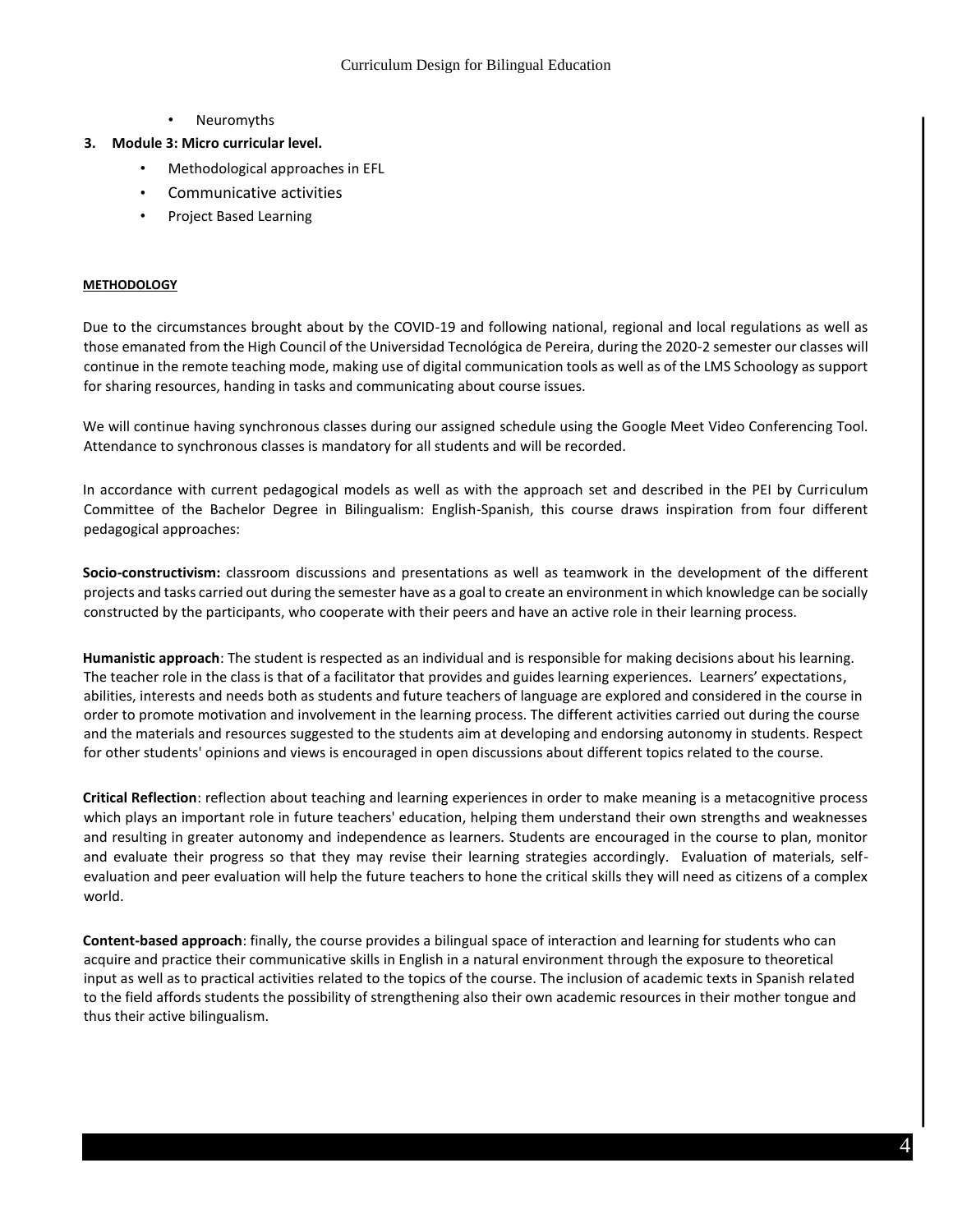Each week there will be a mixture of input sessions and reflective discussion activities related to this input and to prepared readings from the references suggested and any others relevant to the topic. Students are required to prepare themselves for class discussions and activities by having read **in advance** the suggested materials.

Students will be also involved in film forums and debates about specific issues related to curriculum design and analysis.

Students will also be involved in practical lesson planning sessions designed by them, involving specific topics from the syllabus. Participants will be encouraged to develop, share and analyze activities, materials and their own lesson plans. Through classroom observation, specific written assignments and practical tasks, the teachers-to- be will demonstrate the development and improvement of planning skills and critical thinking.

Attendance, active participation, collaborative learning and commitment to work are essential parts of the learning process.

# **COURSE REQUIREMENTS**

# **1. Demonstration of thoughtful completion of readings:**

Participants are expected to complete all reading assignments prior to class and to be prepared to actively participate ingroup discussions. Work with the required text must include exploring vocabulary, grammar and pronunciation as well as the connections of the text with students' previous knowledge, experiences and insights and with other related texts or ideas.

The texts selected, though relevant and updated, are just a provocation for students, who will benefit from autonomous exploration of topics surging from the text.

Texts should be printed and annotated or at least, students should bring to class their notes on them.

## **2. Active involvement in class:**

Throughout the course, participants will be involved in small group and whole class discussions. Everyone is expected to participate actively and in an informed manner through discussion and response. It is also expected that students engage in an online update via mail, or any other learning management system or social network that the group decides to use for the course. Students are expected to take notes of the developments of the class as a strategy for developing language competences and synthesizing ideas.

## **3. Timely submission of projects and assignments.**

## **COURSE EVALUATION AND ASSESSMENT**

Throughout this course, teachers-to-be will be assessed taking into account both individual performance as well as group work. Theoretical and practical tasks and assignments and a final evaluation will be considered. Written reports and other assignments must be completed. Formative and summative assessment will be provided to the students.

Apart from content appropriateness and/or accuracy, language competence will be considered and graded based on a global scale of achievement with international standards (see scale below).

Participants will document their progress through their participation in class and submission of assignments. They are encouraged to keep in touch with the instructor, each other, and the course content through the Schoology course, e-mails and making use of social media (Facebook, Twitter, Google+, etc.) In case of having provable problems with assignments, readings, or class contents, **students must design an alternative pedagogical proposal and get into agreements with the**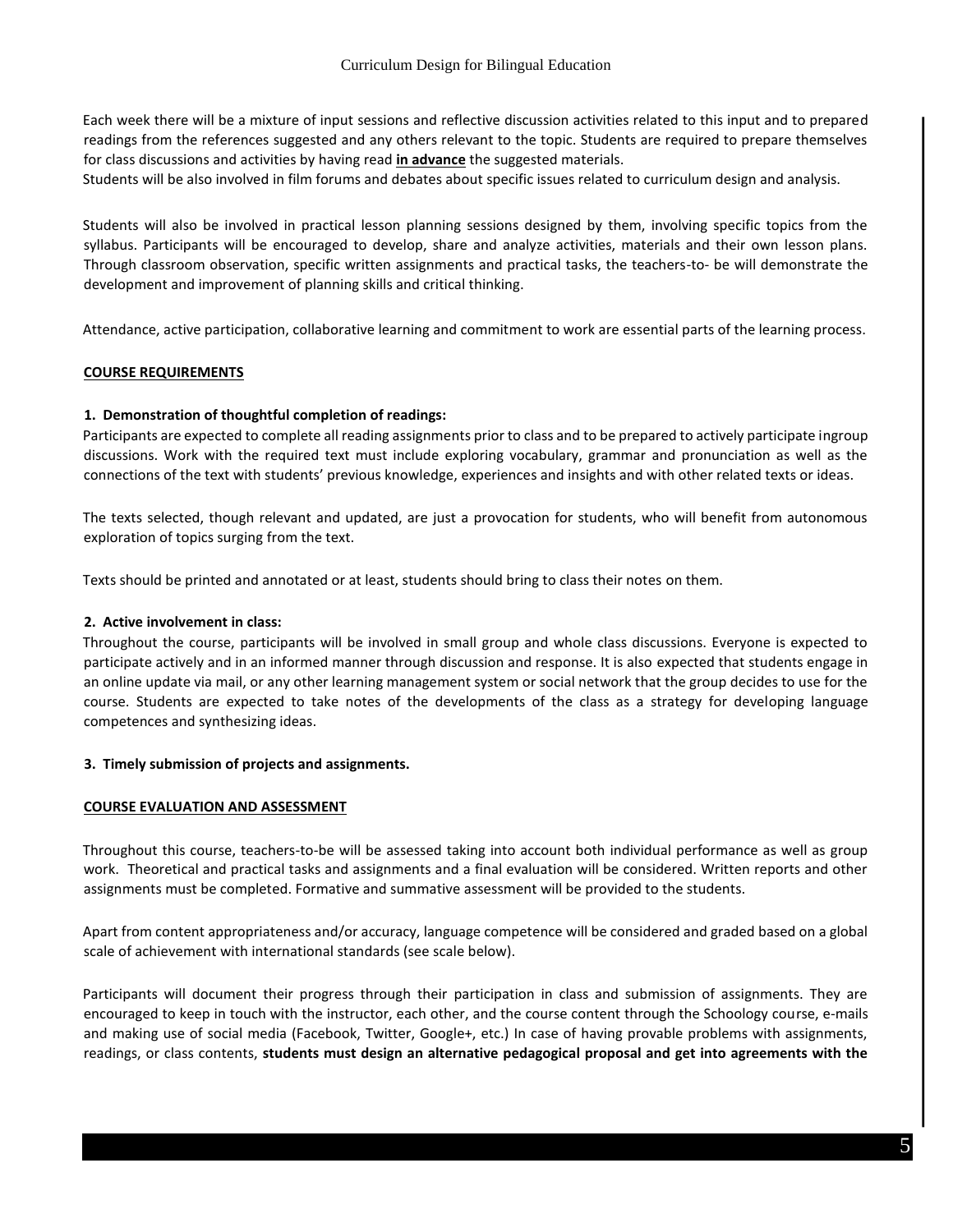# **professor with awareness of time schedules and dates of submission. (The presentation of sit in exams does not follow this procedure)**

Students in this course will be evaluated according to the following scheme:

# **PARTIAL GRADE 1=> 30% of final grade.**

**PARTIAL GRADE 2 => 25% of final grade PARTIAL GRADE 3 => 25% of final grade**

# **PARTIAL GRADE 4: Peer Coaching => 10%**

Continuous development and improvement of our foreign language skills is fundamental for language teachers. As language professionals, we need to be able to identify our own weaknesses and find ways to work on them. During the course you will work with another classmate to support each other in the process of improving your language skills. You will alternatively take the role of coach and coachee.

# **PARTIAL GRADE 5: In class participation => 10%**

\*\*\* *Since both mastery of the language and mastery of the specific content of the course are necessary skills for the teachers to be, the language competence demonstrated in the tasks and assignments submitted by the students will be considered in the assessment.* 

# **ETHICAL CONSIDERATIONS**

The students of this program are to be education professionals, and therefore, must consider the ethical principles of the teaching profession. The four main maxims that underline ethical and moral behavior are:

## **PERSONAL AND ACADEMIC GROWTH**

"A teacher affects eternity; he can never tell where his influence stops." - Henry Brooks Adams. As future teachers, participants in this course will have the responsibility of guiding the future generations towards their academic and personal development. Awareness and acceptance of that responsibility entails embracing the task of becoming the best possible teachers, committed to professional and personal development that may enrich their lives and the educational experiences of those in their care.

## **RESPECT**

This classroom honors human dignity, emotional wellness and cognitive development of both, the students and the professor. The students and the professor are human beings deserving respect, understanding and tolerance. As models of spiritual and cultural values, students are encouraged to respectfully bring to the teacher's attention their concerns and disagreements in relation with course events, applying the wise principle of treating others as we would like ourselves to be treated and understanding that learning is a path that we are all walking.

## **TRUST**

In the search of social justice, the students and the professors must establish a professional relationship of fairness, openness, and honesty. Thus, communication is essential. The constructive discussion and solution of problems with each other must strengthen the connection between the members of the classroom. Students should rest assured that the teachers of this course are aware of the importance that the correct assessment of students' competences and performance may have for their academic development as well as for their working future. The teachers will endeavor to implement assessment methods that are valid, open, fair and congruent with course objectives.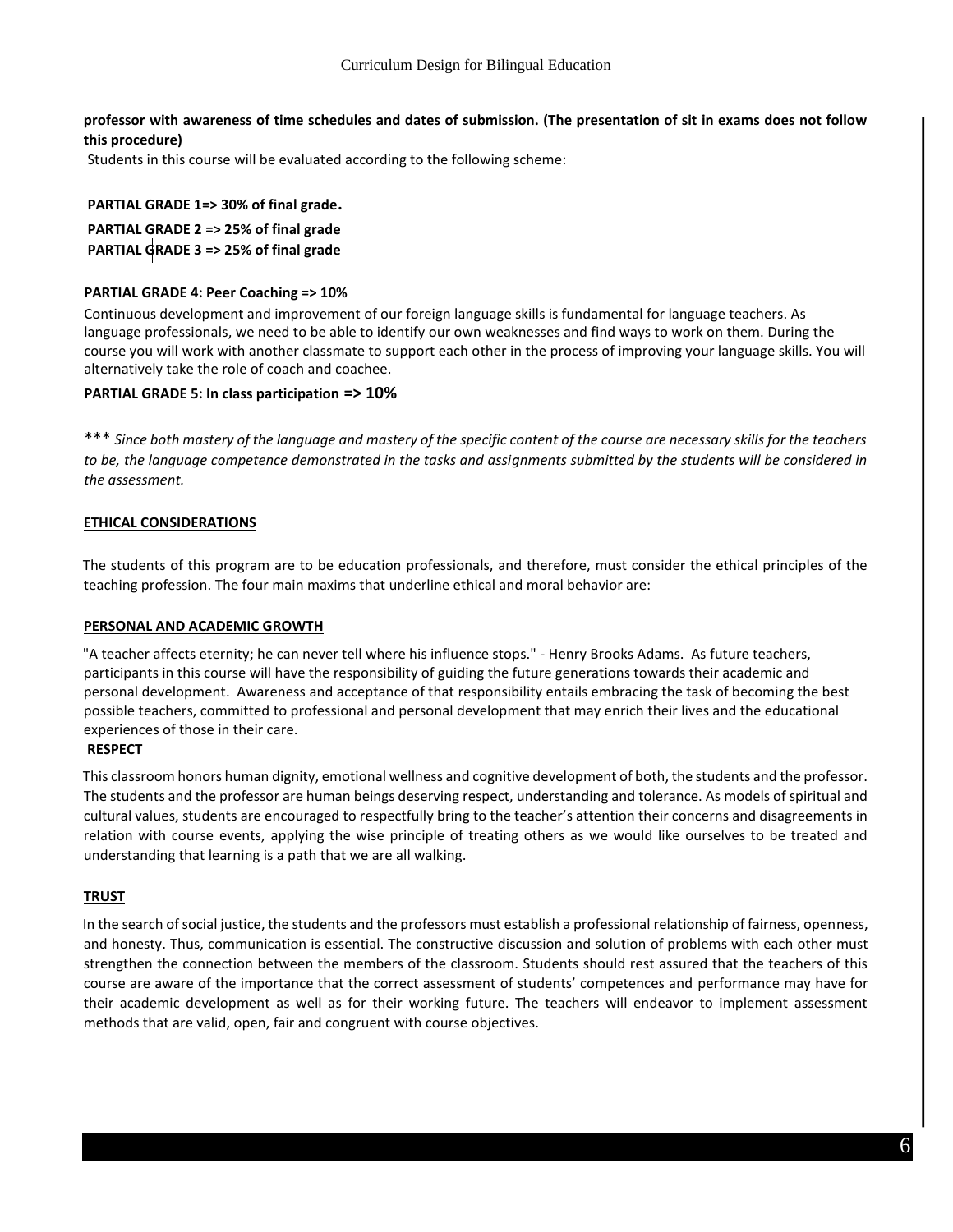### **HONESTY**

Integrity is defined as "adherence to moral principles; honesty". Honesty is one of the values we expect our students to be guided by. Honesty must be employed when reflecting on self-performance and on how we are facing our commitments and responsibilities because only an honest assessment will help us to grow both academically and as human beings. In relation with projects and assignments, honesty is of the utmost importance, since the purpose of collecting and assessing a task is to collect information about students' achievements and weaknesses so that the teacher may help to overcome those difficulties. If the work submitted is not done by you, this assessment fails to fulfill its purpose.

#### **Any collaborative work must have been previously discussed with the professor to be approved.**

**Plagiarism or dishonesty of any kind will not be accepted and will bring about the disciplinary process foreseen in the UTP regulations.**

## **LINGUISTIC COMPETENCE**

Although Spanish is accepted and used at specific activities, English is the primary language for communication in the classroom. Participation in class activities and tasks must help students advance in their learning language process and improve their communicative competence. With this purpose, oral and written discourse will be assessed and valued in all classroom activities and will represent 30% of every grade. Students are required a B2+ level of communicative competence according to the CEFR.

Criteria to manage the linguistic performance of students will be defined for each particular task to be submitted.

#### **RESOURCES**

#### **Curriculum Design Virtual Environment**

We will make use of a course space in Schoology LMS that will be the channel for sharing resources, communicating and submitting most tasks.

Professional language and behavior are expected from students when interacting in the virtual platform.

#### **Bibliography (Available at the University Library)**

- Alderson J. C., (2000). Assessing reading. Cambridge University Press, USA Baxter, A. (1997). Evaluating your students. Richmond: London, UK.
- Boyles, N. (2014) Close reading without tears *Educational leadership 72*(1), 32-38.
- Branden, K. (c2006): Task-based language education: From theory to practice. Cambridge University Press. U.K.
- Brown, H. D., (2007): Principles of language learning and teaching (5a Ed.)
- Brown, H. D.,(2001):Teaching by principles : An interactive approach to language pedagogy (2A ED.)
- Brown, J.D (1995): The elements of Language Curriculum, A systematic approach to program development. Heinle & Heinle Publishers.
- Buck, G. (2001) Assessing listening. Cambridge University Press, USA
- Campbell, C. & Hanna, K. (1992): Learner based teaching. Oxford University Press. U.K.
- Carr, Nathan (2011) Designing and Analyzing Language Tests. Oxford University Press.
- Celce-Murcia, M. (ed) (2001): Teaching English as a Second or Foreign Language, Heinle &Heinle Ed.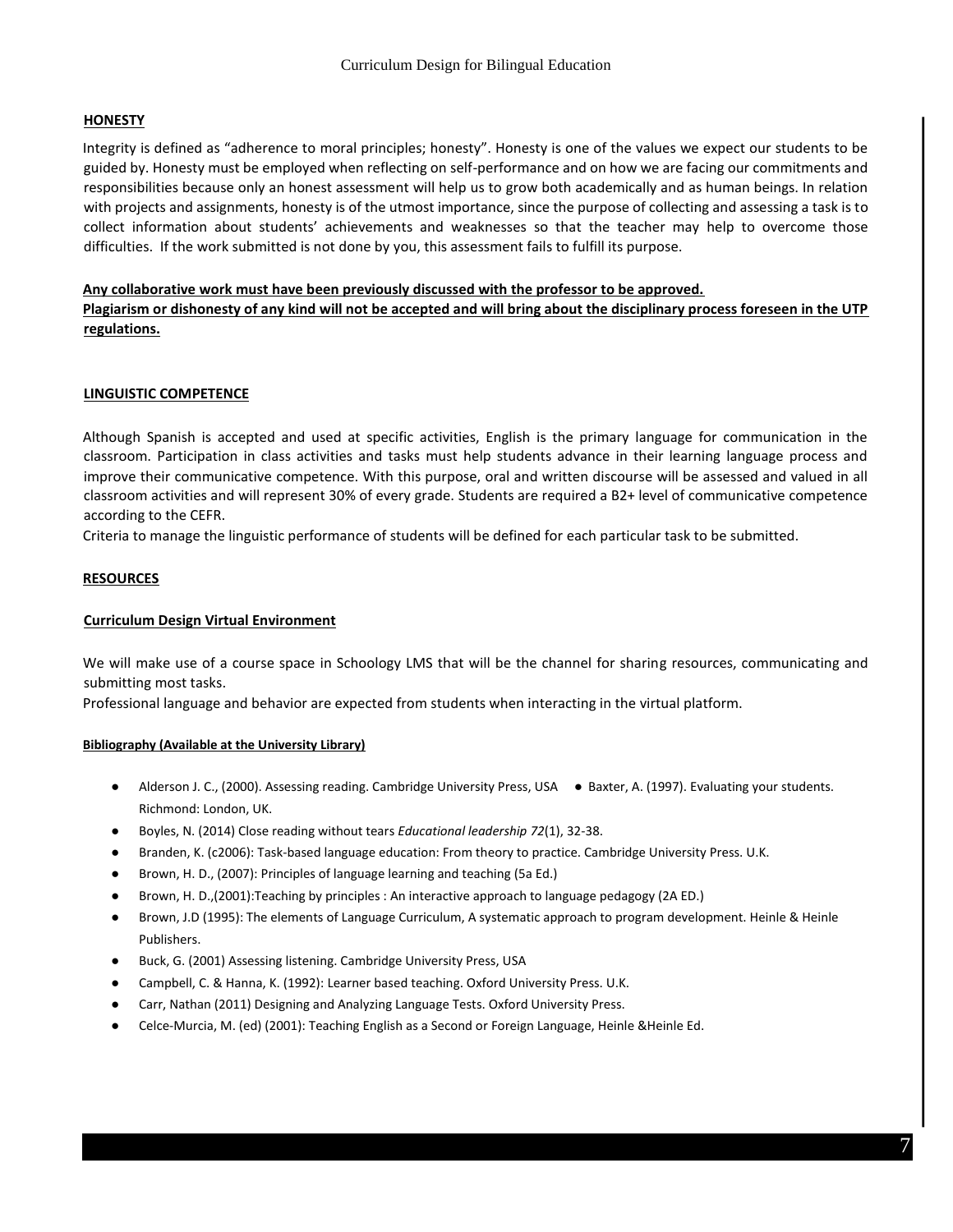- Celce-Murcia, M., Brinton, D.M.; Goodwin, J.M., (1996): Teaching pronunciation : A reference for teachers of English to speakers of other languages
- Combee, C., Davidson, P., O'Sullivan, B., Stoynoff, S. (2012) The Cambridge Guide to Second Language Assessment. Cambridge University Press.
- Colombia. Ministerio de Educación Nacional [MEN]. (2006): Estándares Básicos de Competencias en lenguas extranjeras: Inglés. Formar en lenguas extranjeras: ¡el reto! Lo que necesitamos saber y saber hacer.
- Common European Framework of Reference for Languages: Learning, teaching, assessment (2003) CUP.
- Curwin, R.L. Can assesments motivate? *Educational leadership 72*(1), 38-42
- Cushing Weigle, S. (2002) Assessing writing, Cambridge University Press, USA
- Coyle,D., Hood, P. and Marsh, D. (sf) The CLIL Tool Kit: Transforming theory into practice. Cambridge University Press
- Dudeney, G. (2000): The internet and the language classroom. Practical classroom activities. Cambridge Handbooks for language teachers. Cambridge University Press. U.K.
- Graves, K. (2000) Designing language courses. A guide for teachers. Heinle, Cengage Learning, Estados Unidos.
- Harmer, J., (2001): The practice of English language teaching: Completely revised and updated (3A ED.)
- Henning, G. (1982/2012) Twenty common testing mistakes for EFL teachers to avoid. *English teaching forum*, n°3, 33-36 Hughes, A. (2007): Testing for language teachers. Cambridge University Press. U.K.
- Larmer, J. (2014) Boosting the power of projects. *Educational leadership 72*(1), 42-48
- Lee, D. C., Cohen A.D.,Thalheimer, K. M.(c1994), Assessing Language Ability in the Classroom, Heinle & heinle publishers
- Luoma S. (2002): Assessing speaking, Cambridge University Press, USA
- Mckay, P. (2006): Assessing Young Language Learners, Cambridge University Press, USA
- Nation, I.S.P. and McCallister, J. (2010) Language Curriculum Design. ESL and Applied Linguistic Professional Series. Routledge. New York.
- Norris, J. M. (2000/2012) Purposeful language assessment: selecting the right alternative test. . *English Teaching Forum*, n° 3, 4145.
- Nunan, D. (1988): The learner centred curriculum. Cambridge University Press. U.K.
- Nunan, D.(c1989): Designing tasks for the communicative classroom. University Press. Estados Unidos.
- O'Malley J. M., Chamat A. (1990), Learning strategies in second language acquisition, Cambridge University Press, USA
- Perez Basanta, C. (1995/2012). Coming to grips with progress testing: some guidelines for its design. *English Teaching Forum*, n° 3, 37-40.
- Puchta, H., Rinvolucri, M., Arnold, J., Fonseca, M.C.(c2007) Multiple Intelligences in EFL : Exercises for Secondary and Adult Students
- Purpura James E. (2004) Assessing grammar, Cambridge University Press, USA
- Richards, J., & Lockhart, C. (1996): Reflective teaching in second language classrooms o Chapter 6: The structure of a language lesson
- Richards, J.,Rodgers, T. (2001c ) Approaches and methods in language teaching, Cambridge University Press, USA
- Richards, J.C. and Renandya, W. (eds.), (2002): Methodology in language teaching: an anthology of current practice. Cambridge University Press. U.K.
- Richards, J. (2013) Curriculum approaches in language teaching: Forward, Central and Backward Design. RELC Journal: A journal of language teaching and research, 44 (1), 5-33.
- Scrivener, J. (2001 Learning teaching. A guidebook for English language teachers.
- Tomlinson, B. (1998), Materials development in language teaching, Cambridge University Press, USA
- Ur, P., Wright, A., (c1992): Five-minute activities: A resource book of short activities. Cambridge University Press. U.K.
- Ur, Penny (2003): A Course in Language Teaching Practice and Theory. Cambridge University Press. U.K.
- Wajnryb, Ruth (2004): Classroom Observation Tasks**.** Cambridge University Press. U.K.